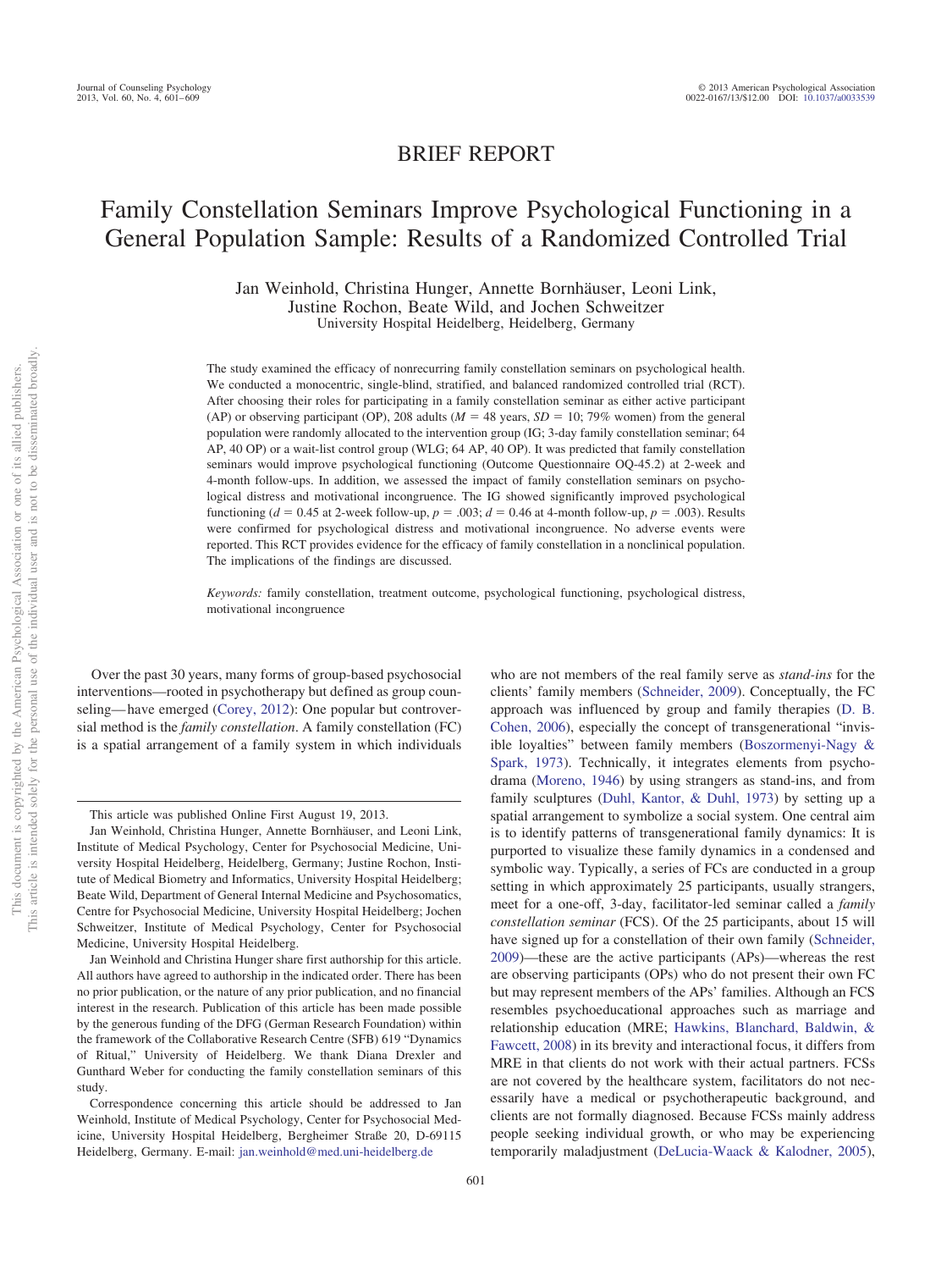we consider them a form of brief, solution-focused group counseling.

The procedure for each individual FC is as follows [\(Schneider,](#page-8-0) [2009\)](#page-8-0): First, the facilitator briefly interviews one AP about the issue at stake and his or her family history. A decision is made about which system will be set up spatially (e.g., the family of origin or the current family). Next, the AP selects group members to act as stand-ins for family members including him- or herself. Then, the AP places all stand-ins in a defined, clear space. Spatial distances, angles, and body postures are meant to correspond to the APs' inner image of the family system in question. Once this initial constellation is set up, the AP takes a seat to observe the process. Initially, the stand-ins do not move, interact, or speak. When cued by the facilitator, they voice perceptions and observations on the basis of their position in the constellation (e.g., "I don't feel good" or "a good place") and remark on interpersonal aspects relating to the others (e.g., "My ex-husband is between me and my new partner"). On the basis of these statements, the facilitator rearranges the constellation according to the theoretical principles of FC, such as belonging and generational order [\(Sparrer, 2006\)](#page-8-2). A "solution picture" denotes the final constellation that is perceived by the AP to have changed for the better.

Empirical studies of FCSs are rare and use small samples. Although a systematic review identified 19 studies that explicitly investigated the efficacy of FCSs [\(Reinhard, 2012\)](#page-8-3), most have not been published in scientific journals and show considerable methodological shortcomings. A quasi-experimental study with fewer methodological deficits indicated higher self-esteem and reduced psychopathological symptoms in a nonclinical population 4 months after an FCS [\(Höppner, 2001\)](#page-7-6). Nor has the efficacy of FCSs been properly assessed—and this may prove difficult. First, the qualifications of FC facilitators vary considerably. Second, FCSs are emotionally intense, one-off interventions not typically integrated into an ongoing counseling process. Furthermore, the intervention also attracts clients who may have clinical problems. Finally, the approach has been criticized for some of its theoretical assumptions, for example, that the symbolic constellation represents facts of the family history [\(Haas, 2009\)](#page-7-7). Although FCSs seem to have the potential to facilitate personal growth and improve psychological functioning, existing results are heterogeneous and methodologically questionable, pointing to the need for a methodologically sound study. Because FCSs are commonly conducted in nonclinical settings, we deemed it appropriate to select wide outcome measures on the basis of general models of psychotherapeutic and counseling change processes; our outcome measures capture both clinical and nonclinical specifications. [Lambert, Hill, Bergin, and Garfield \(1994\)](#page-7-8) postulated psychological functioning and psychological distress as central outcomes in psychotherapy and counseling. Within the framework of general psychotherapy, *motivational incongruence*, defined as "the unsatisfactory realization of... motivational goals" [\(Grosse Holtforth](#page-7-9) [& Grawe, 2003,](#page-7-9) p. 315), correlates with the severity of psychological disorders and reduced well-being; therefore, reducing motivational incongruence is an overarching goal in counseling or psychotherapy [\(Grosse Holtforth & Grawe, 2003\)](#page-7-9). We hypothesized that a 3-day FCS would significantly improve psychological functioning at 2-week and 4-month follow-ups. In ancillary analyses, we explored whether psychological distress and motivational incongruence had decreased at both follow-ups. We also expected that APs would benefit more from the intervention than OPs: Because their own problems are actively addressed, they receive more specific attention and care. Finally, we assessed potential harms of the intervention.

#### **Method**

## **Participants**

In order to contribute to the external validity by designing FCSs in our study similar to those carried out in naturalistic settings, the inclusion criteria were minimal. Persons of either gender age 18 or older could take part if they (a) participated in a 3-day FCS, (b) made their own decision to participate as AP or OP, (c) accepted random allocation to the intervention group (IG) or wait-list control group (WLG), (d) agreed to randomized assignment to one of the two study facilitators, and (e) would abstain from taking part in another FCS until completion of the study. To avoid harm, participants were excluded from the intervention if they showed (a) acute suicidal tendencies, (b) an acute psychotic episode, or (c) an acute drug or alcohol intoxication. All participants gave their informed consent. Study participants were recruited from a general population via flyers placed in target contexts and a website created for advertising. Potential study participants who contacted the study center after public recruitment were screened according to our eligibility criteria, and the conditions of participation and randomization were explained; they were also sent information about the aim of the study, a consent form, and a pretest (biographical) questionnaire. Upon their informed consent, they were included in the study and randomly assigned to either the IG or the WLG. Recruitment ended when we reached 208 participants. This study was approved by the Ethics Committee of the Heidelberg Medical Faculty (S-178/2011) and registered with Clinical Trials [\(www.clinicaltrials.gov;](http://www.clinicaltrials.gov) Nr. NCT 01352325).

Sample characteristics. For an overview of participant flow, see [Figure 1.](#page-2-0) None of the 208 study participants dropped out. Five IG participants (2.4%) did not receive the treatment, three IG participants (1.4%) and four WLG participants (1.9%) committed major protocol deviations by attending another FCS during the study period. Two IG participants (1%) and one WLG participant (0.5%) failed to complete the primary outcome instrument at the 4-month follow-up. Intention-to-treat analyses involved all 208 participants. Per-protocol analysis was conducted for 193 participants (IG: 94, WLG: 99; 92.8%). The two study arms were balanced with respect to baseline characteristics (see [Table 1\)](#page-3-0).

**Study facilitators.** To ensure the quality of the treatment and the competency to deal with study participants who were potentially in the clinical range, eligibility criteria for the facilitators were to (a) be either a licensed psychiatrist or a psychotherapist, (b) have at least 20 years of professional experience as a psychological therapist, and (c) have at least 10 years of professional experience with FCSs. Facilitator 1 was a 71-year-old male licensed psychiatrist and psychotherapist with 30 years' experience conducting FCSs; Facilitator 2 was a 53-year-old female clinical psychologist and licensed psychotherapist with 20 years' FCS experience.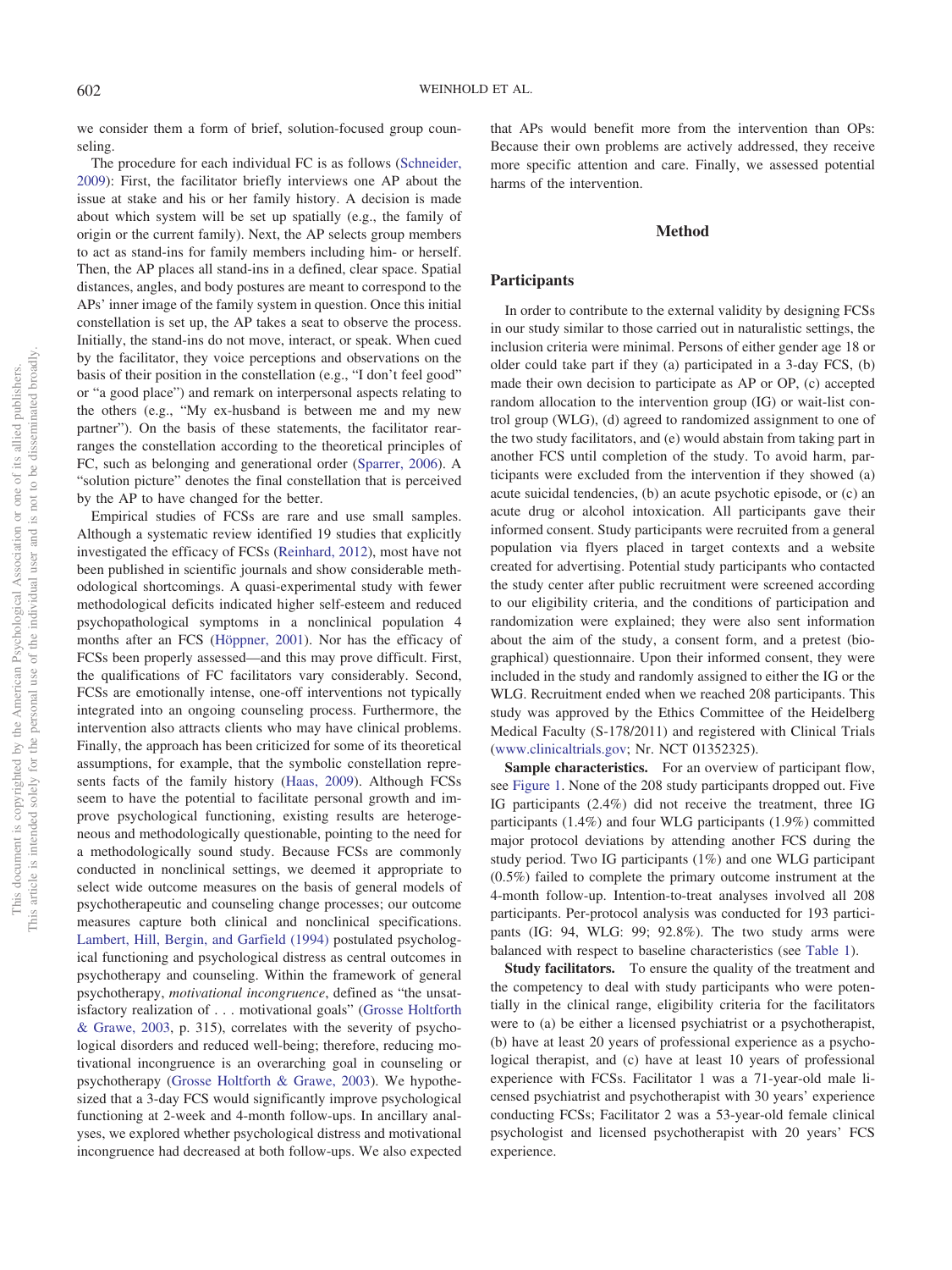

<span id="page-2-0"></span>*Figure 1.* Participant flow. IG = intervention group; WLG = wait-list control group;  $AP =$  active participants;  $OP =$  observing participants;  $FCS =$  family constellation seminar.

## **Study Design**

The study was designed as a prospective, monocentric, parallelgroup, randomized controlled trial (RCT). After stratification by role (voluntary choice to participate either as AP or OP prior to randomization), participants were randomly assigned in a 1:1 ratio to attend a 3-day FCS, either in the IG (FCSs 1–4) or in the WLG (FCSs 5–8), which received the same treatment 4 months after the IG. Each of the two study facilitators conducted four FCSs (Facilitator 1: FCS 1, 2, 5, and 6; Facilitator 2: FCS 3, 4, 7, and 8), and participants decided whether to take part in the study as AP or OP. The treatment outcome was measured at three assessment points: baseline, 2-week follow-up, and 4-month follow-up.

#### **Sample Size and Randomization**

A power analysis for repeated measures mixed-design analysis of variance (ANOVA) using the software G Power [\(Faul, Erd](#page-7-10)[felder, Buchner, & Lang, 2009\)](#page-7-10) revealed that a total sample size of 208 participants (4 FCSs  $\times$  26 participants = 104 participants per study arm) was sufficient to detect small effect sizes of Cohen's  $f = 0.1$  [\(J. Cohen, 1992\)](#page-7-11) with a power of about 90% at a significance level of .05. We used restricted randomization to obtain a balanced sample size between groups for each seminar. The random allocation rule was implemented according to the restricted shuffled approach [\(Schulz & Grimes, 2002\)](#page-8-4). The randomization procedure carried out someone not otherwise involved in the study.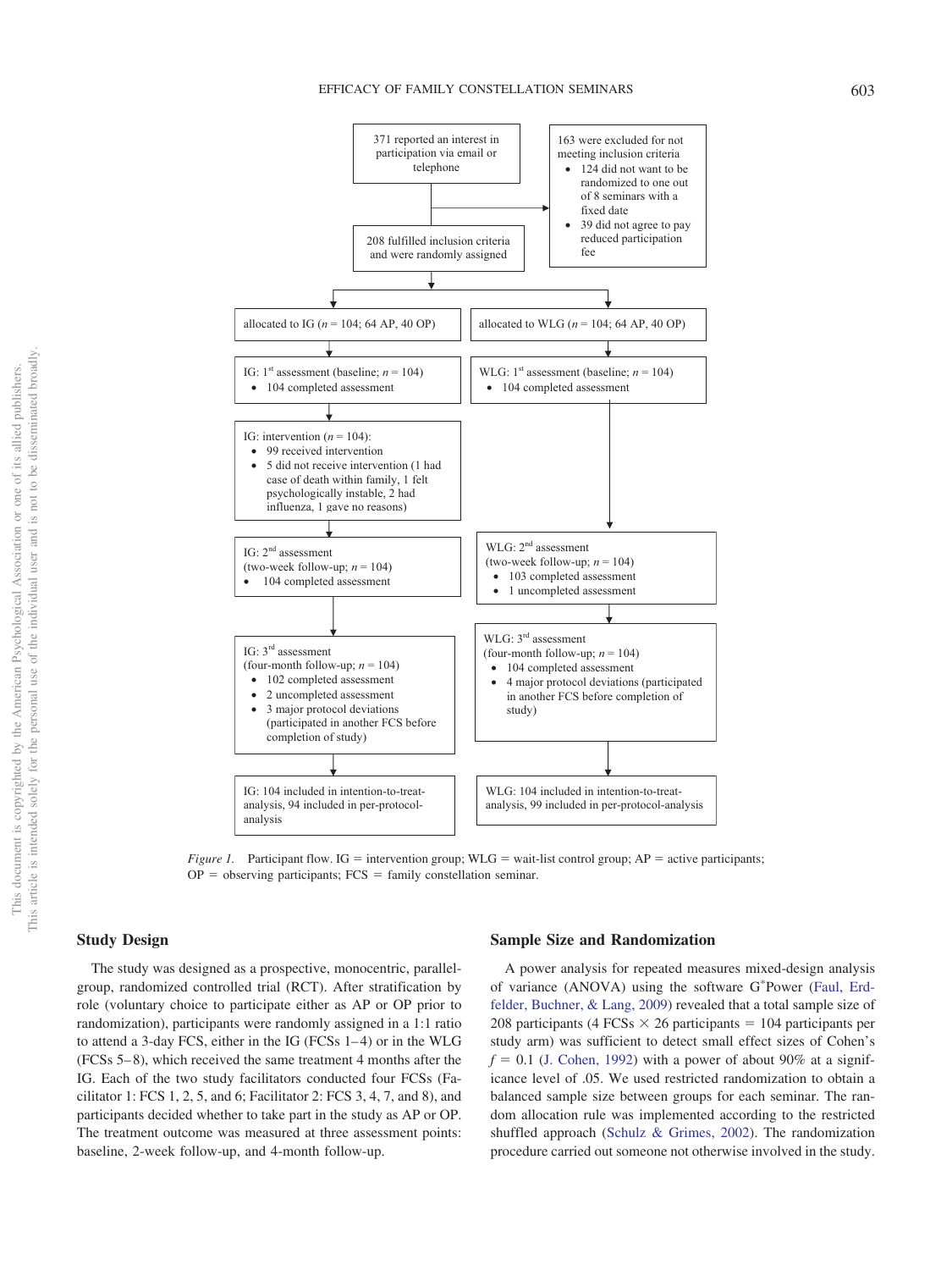<span id="page-3-0"></span>

| Table 1 |                        |
|---------|------------------------|
|         | Sample Characteristics |

|                                           |          | IG $(n = 104)$   |                   | WLG $(n = 104)$ |                  |                   |
|-------------------------------------------|----------|------------------|-------------------|-----------------|------------------|-------------------|
| Variable                                  | Total    | AP<br>$(n = 64)$ | OP.<br>$(n = 40)$ | Total           | AP<br>$(n = 64)$ | OP.<br>$(n = 40)$ |
| Age (years), mean $(SD)$                  | 47(9)    | 47(9)            | 48 (10)           | 48 (10)         | 48 (10)          | 49 (10)           |
| Gender: Female, $n$ (%)                   | 87 (84%) | 51 (80%)         | $36(90\%)$        | 77(74%)         | 45 (70%)         | $32(80\%)$        |
| Marital status: Married or in partnership | 69(66%)  | $42(66\%)$       | 27(68%)           | 77(74%)         | 46(72%)          | 31 (78%)          |
| Education: High school diploma            | 92(88%)  | 57 (89%)         | 35(88%)           | 89 (86%)        | 40(63%)          | 39 (98%)          |
| Professional status: Employed             | 98 (94%) | 59 (92%)         | 39 (98%)          | 94 (90%)        | 55 (86%)         | 39 (98%)          |
| Helping professions                       | 65(63%)  | 38 (59%)         | 27(68%)           | 54 (52%)        | 31(48%)          | 23 (58%)          |
| Nationality: German                       | 101(97%) | 63 (98%)         | 38 (95%)          | 99 (95%)        | 61(95%)          | 38 (95%)          |
| Previous experience with FC               | 83 (80%) | 51 (80%)         | $32(80\%)$        | 82 (79%)        | 54 (84%)         | 28 (70%)          |

*Note.* IG = intervention group; WLG = wait-list control group;  $AP =$  active participants;  $OP =$  observing participants;  $FC =$  family constellation.

Neither the study participants nor the two study facilitators were informed about the parallel design of the study, although outcome assessors were aware of the study design and of which study arm each participant was allocated to.

#### **Intervention**

The intervention consisted of a 3-day FCS. All FCSs took place in a group therapy room at the Institute of Medical Psychology at University Hospital Heidelberg, Heidelberg, Germany.

**Standardization of treatment and assessment of treatment integrity.** To standardize the conduct of FCSs in our study, we developed a manual based on previous observations of FCSs consisting of 11 obligatory procedures of the FCS and seven obligatory procedures of each individual FC, including an operational definition for each procedure. Researchers who would later observe the study FCSs were trained by observing additional FCSs conducted by both study facilitators. The manual is available from the first author (JW). Two members of the research team observed each FCS of the IG in its entirety, including all individual FCs. They independently rated all treatment procedures according to our FCS manual by checking off each procedure if fulfilled. Interrater reliability of these ratings was computed as a percentage of the agreement between the two raters. A more robust measure of interrater reliability (e.g., Cohen's kappa) could not be applied due to the low degree of total observer variance. Interrater reliability between the two raters ranged between 96.5% and 97.3% in the four FCSs in the IG. Overall treatment integrity for each FCS was calculated as percentage of treatment components defined by the FCS manual across sessions that were implemented as planned [\(Perepletchikova, 2011\)](#page-8-5). As a measure for the implementation, we used the more conservative ratings of the two raters. Overall treatment integrity for the four FCSs within the IG ranged between 96.5% and 100%.

#### **Assessment Instruments**

**Psychological functioning.** The Outcome Questionnaire (OQ-45.2; [Lambert, Hannöver, Nisslmüller, Richard, & Kordy,](#page-7-12) [2002;](#page-7-12) [Lambert et al., 2004\)](#page-7-13) was used to assess psychological functioning. The OQ-45.2 is a self-reporting instrument that measures psychotherapeutic change over the previous week. Its total score (OQ-TOT) indicates symptom distress, quality of interper-

sonal relations, and social role performance. The OQ-45.2 features test–retest reliability of .84, excellent internal consistency at .93, sensitivity to change, and concurrent validity with a variety of self-report scales [\(Haug, Puschner, Lambert, & Kordy, 2004;](#page-7-14) [Lambert et al., 2004;](#page-7-13) [Vermeersch et al., 2004\)](#page-8-6). In the present study, Cronbach's alpha for the OQ-TOT at baseline was .91.

**Psychological distress.** The Questionnaire for the Evaluation of Treatment Progress (FEP; [Lutz et al., 2009\)](#page-8-7) was used for measuring psychological distress. The FEP measures how persons felt over the previous week. Its total score (FEP-TOT) indicates well-being, symptom distress, interpersonal relationships, and congruence. The FEP shows test–retest reliability of .77 (1 week) and internal consistency of .94. Concurrent validity and sensitivity to change were demonstrated [\(Lutz et al., 2009\)](#page-8-7). In the present study, Cronbach's alpha for the FEP-TOT at baseline was .95.

**Motivational incongruence.** We used the short form of the Incongruence Questionnaire (INK-SF; [Grosse Holtforth, Grawe, &](#page-7-15) [Tamcan, 2004\)](#page-7-15) to measure motivational incongruence. Its total score (INK-SF-TOT) indicates approach goals (the maximization of desirable outcomes) and avoidance goals (the minimization of unwanted outcomes). One-week test–retest reliability was .81, and internal consistencies ranged from .75 to .91. Criterion validity was assessed using established instruments for psychopathological symptoms and quality of life [\(Grosse Holtforth et al., 2004\)](#page-7-15). In the present study, Cronbach's alpha for the INK-SF-TOT at baseline was .88.

**Adverse events.** Harms were assessed by means of passive surveillance [\(Ioannidis et al., 2004\)](#page-7-16). Study participants were verbally instructed by members of the research team to contact them personally if they experienced any *adverse events*, defined as any psychological or somatic problems that they felt may be attributable to the intervention at any time between the beginning of their FCS and the end of the study.

#### **Statistical Analyses**

All analyses were calculated using the IBM SPSS statistical package (Version 19.0). Continuous variables are expressed as means with standard deviations. Categorical variables are presented as absolute numbers and percentages.

**Clustering effects.** Because participants within groups (i.e., FCSs) may be more similar to each other than participants in different FCSs, a two-level linear regression analysis was per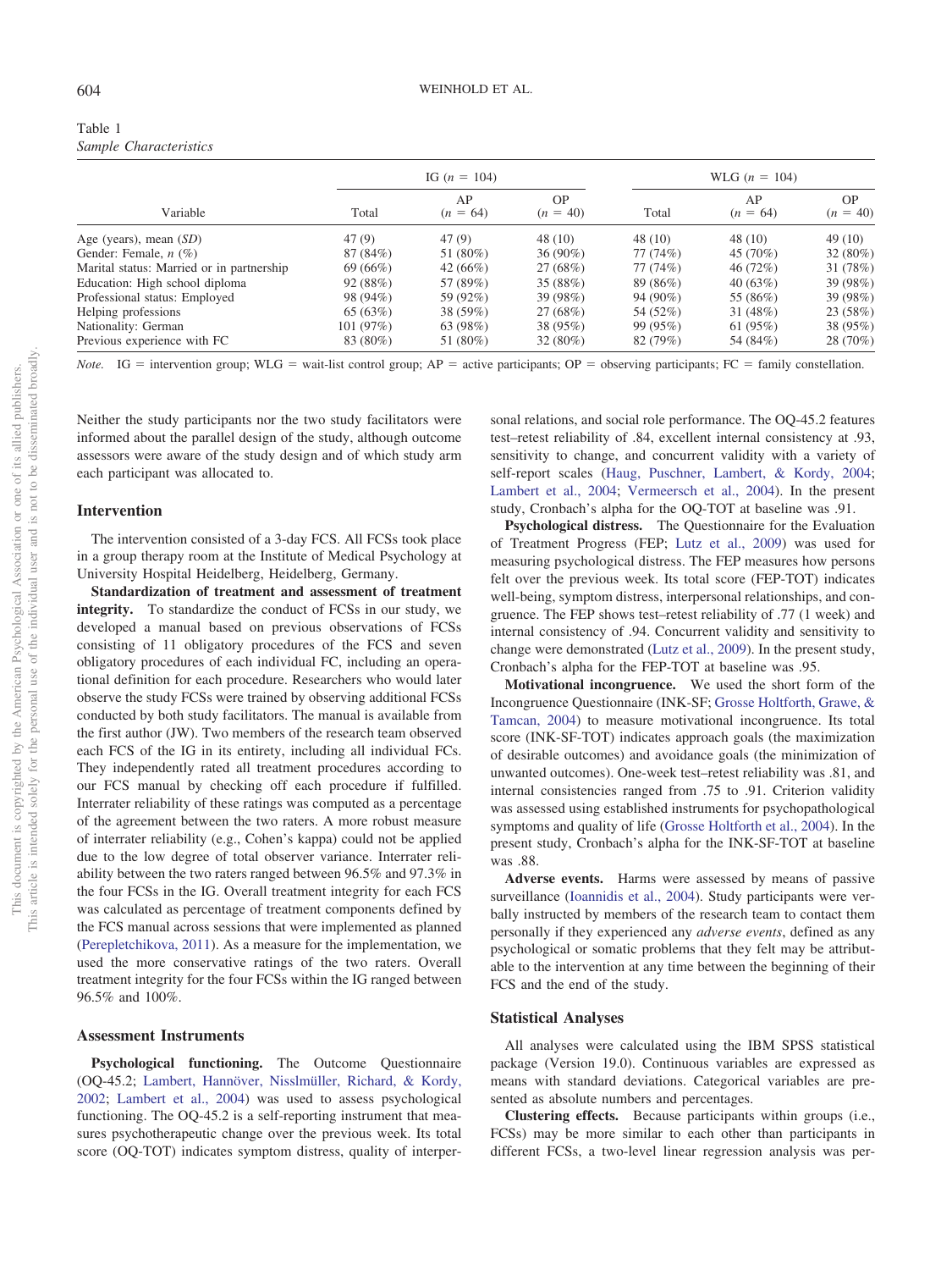formed to account for the clustering effects at higher levels (i.e., participants nested within FCSs). The intraclass correlation (ICC) coefficient from the random intercept model with participants (Level 1) and FCS (Level 2) was calculated for all outcome measures [\(Kreft & de Leeuw, 1998\)](#page-7-17). An ICC greater than zero indicates the existence of clustering effects: Either the standard statistical analyses must be adjusted for these effects or multilevel analyses that account for such dependence of the data should be conducted.

**Facilitator effects.** In order to examine potential facilitator effects, 2 (facilitator)  $\times$  3 (time) mixed-design ANOVAs were conducted for the three outcome measures, with facilitator as the independent variable and outcome measure as the dependent variable (OQ-45-TOT, FEP-TOT, INK-SF-TOT).

**Treatment outcome.** All statistical tests were conducted twotailed. Single missing values of less than 20% for each scale of all outcome measures were replaced with the conditional mean values of the four subgroups (APs in IG and WLG; OPs in IG and WLG). First, intention-to-treat analyses with all 208 randomized participants were conducted, followed by per-protocol analysis, including all participants without major protocol deviations. Mixeddesign ANOVAs were performed to identify differences between IG and WLG. For these ANOVAs, the factors were group (IG, WLG), participant status (AP, OP), and time (baseline, 2-week, and 4-month follow-up). In the case of significant interactions, simple effects analyses within and between groups were performed [\(Howell, 2002\)](#page-7-18). Because treatment outcome was measured at three assessment points, within-group effects were further analyzed by comparisons between baseline and 2-week follow-up (Contrast A) and by comparisons between 2-week and 4-month follow-ups (Contrast B). To identify differences in treatment outcome according to participant status, ancillary mixed-design ANOVAs were performed for all outcome measures, excluding the WLG. For these ANOVAs, the factors were participant status within the IG (AP, OP) and time (baseline, 2-week, and 4-month follow-up). Effect sizes are presented as partial eta-squared values  $(\eta^2)$  and Cohen's *d*, calculated as the difference between the means divided

by the pooled standard deviation  $\left(d = \frac{x_1^2 - x_2^2}{\sqrt{s_1^2 + s_2^2}}\right)$  $\frac{x_1^2 - x_2^2}{\sqrt{s_1^2 + s_2^2/2}}$ . Classifi-

cation of effect sizes was as follows:  $\eta^{2} \geq .010$ , small effect;  $\eta^2 \geq 0.060$ , medium effect;  $\eta^2 \geq 0.140$ , large effect; Cohen's  $d \geq 0.20$ , small effect;  $d \ge 0.50$ , medium effect;  $d \ge 0.80$ , large effect [\(J.](#page-7-19) [Cohen, 1988\)](#page-7-19).

**Clinical significance.** We assessed reliably significant change with the reliable change index (RCI; [Jacobson & Truax, 1991\)](#page-7-20). We used previously established internal consistency reliabilities of the outcome measures to calculate the RCI [\(Bauer, Lambert, &](#page-7-21) [Nielsen, 2004\)](#page-7-21). This assessment estimates the direction and amount of reliable change (positive direction, negative direction, no change). To assess clinically meaningful change, we calculated a cutoff score for each outcome measure representing an estimated difference between "distressed" and "normal" of the respective outcome. We used [Jacobson and Truax's \(1991\)](#page-7-20) cutoff C, the weighted average between a clinical sample and a nonclinical sample. Clinical and nonclinical norms for all outcome measures were determined on the basis of previous publications [\(Grosse](#page-7-15) [Holtforth et al., 2004;](#page-7-15) [Lambert et al., 2002;](#page-7-12) [Lutz et al., 2009\)](#page-8-7).

### **Results**

#### **Group Effects**

**Clustering.** For all outcome measures, the corresponding ICC coefficient at Level 2 (FCS) was zero. Therefore, clustering effects were not expected, and results from standard statistical analyses (mixed-design ANOVAs) are presented.

**Facilitators.** For all outcome measures, the Time  $\times$  Facilitator interaction effect was not significant, indicating no differences in the degree of change based on the two different facilitators. Additionally, we analyzed a graph of average change for each outcome over three time points for each facilitator: For both, the pattern was similar across outcome variables.

#### **Treatment Outcome**

Results for primary and secondary outcome measures are displayed in [Table 2.](#page-5-0) Due to the nonsignificance of the three-way interaction (Group  $\times$  Time  $\times$  Participant status) for all outcome measures, we analyzed only the Time  $\times$  Group and the Time  $\times$ Participant status interaction by simple effects analyses.

**Primary outcome: Psychological functioning.** For the OQ-TOT, mixed-design ANOVA showed that there was a significant but small Time  $\times$  Group interaction effect in the intention-to-treat analysis (see [Table 2\)](#page-5-0). The between-group simple effects analysis indicates that the IG showed significantly stronger improvement of psychological functioning compared with the WLG at both followups (see [Figure 2\)](#page-5-1). Effect sizes were small at both follow-up assessment points. Contrast A revealed significance comparing baseline with 2-week follow-up,  $F(1, 204) = 23.55$ ,  $p = .000$ ,  $\eta^2$  = .104. Contrast B was not statistically significant. Withingroup simple effects analysis demonstrated that this effect was due to a significant improvement over time in the IG,  $F(1.73, 176.84) =$ 17.85,  $p = .000$ ,  $\eta^2 = .149$ . Participants in the WLG demonstrated no significant improvement over time. Thus, differences between the two study arms are attributable to an improvement of psychological functioning in the participants of the IG at 2-week followup—improvements that remained stable over the following 4 months. Per-protocol analysis supported the results of this intention-to-treat analysis.

**Secondary outcomes: Psychological distress.** For the FEP-TOT, mixed-design ANOVA demonstrated a significant Time  $\times$ Group interaction effect with a small effect size. Between-group simple effects analysis indicated that the IG reported significantly decreased psychological distress compared with the WLG at both follow-ups, with medium effect sizes. Contrast A revealed significance comparing baseline with 2-week follow-up,  $F(1, 204) =$ 19.91,  $p = .000$ ,  $\eta^2 = .089$ . Contrast B was not statistically significant. Within-group simple effects analysis showed that this effect was due to significant improvement over time in the IG,  $F(1.72, 175.27) = 14.27, p = .000, \eta^2 = .123$ . Participants in the WLG showed no significant improvement over time. Thus, differences between the IG and the WLG in psychological distress are attributable to changes reported by the IG at 2-week follow-up.

**Motivational incongruence.** For the INK-SF-TOT, mixeddesign ANOVA showed a significant but small Time  $\times$  Group interaction effect. Between-group simple effects analysis indicated that the IG reported decreased motivational incongruence com-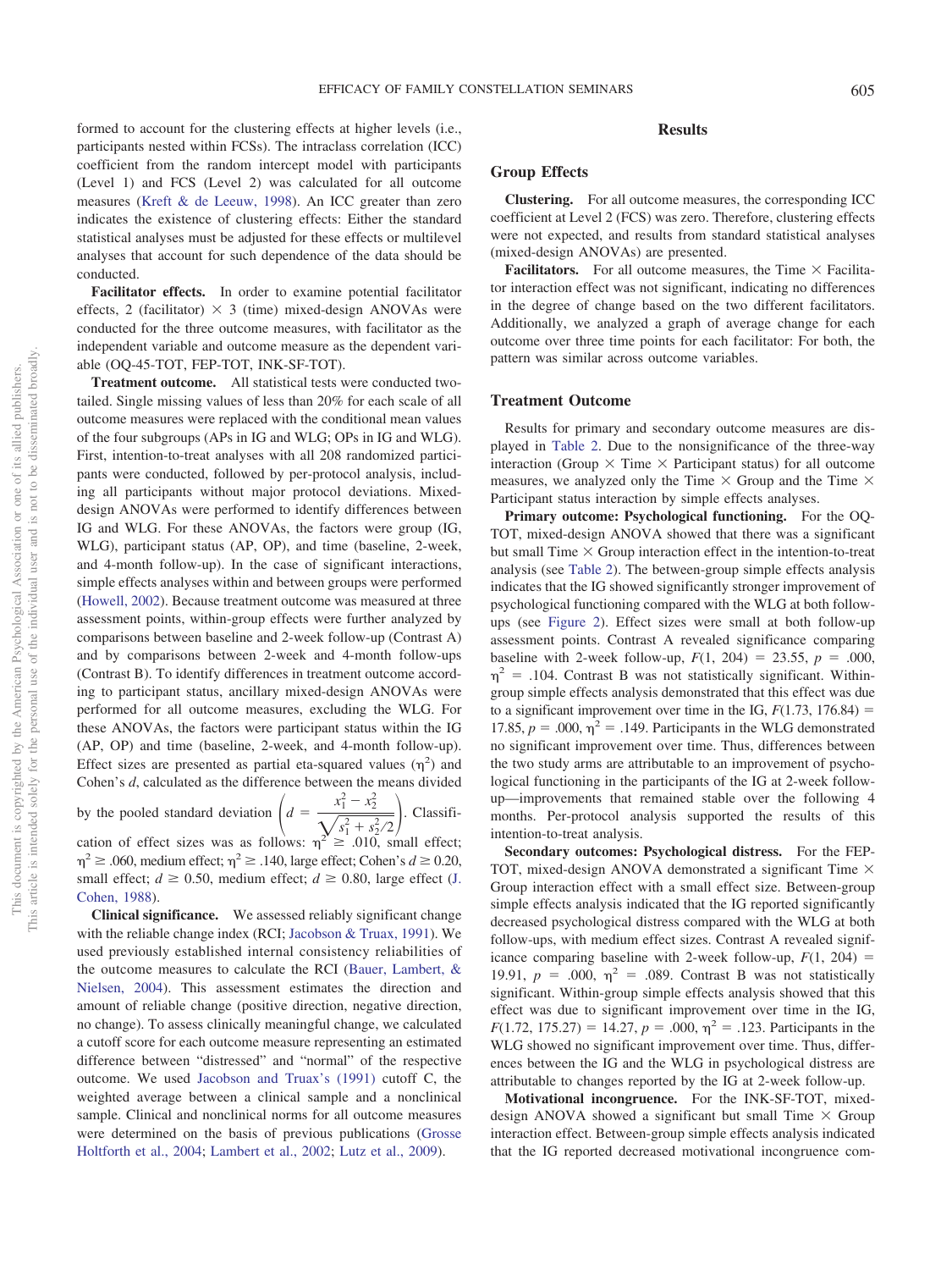<span id="page-5-0"></span>

| 1 |  |
|---|--|
|   |  |
|   |  |
|   |  |
|   |  |
|   |  |
|   |  |
| ٥ |  |
|   |  |
|   |  |
|   |  |
|   |  |
| ڀ |  |
|   |  |
|   |  |
| c |  |
|   |  |
|   |  |
|   |  |
|   |  |
|   |  |
|   |  |

| ייני<br>ה<br>֚֚֚֚֚֚֚֚֡֘֕׀֦֧֚֚֜֜֜֜֜֝֜֜ |                                  |
|---------------------------------------|----------------------------------|
|                                       |                                  |
| í<br>ĺ                                |                                  |
| $\frac{1}{2}$                         |                                  |
| - < - - - - しょ-- - -<br>:<br>:<br>:   |                                  |
| $\frac{1}{2}$<br>$\zeta$              |                                  |
| , את 1 של 1 וויר                      |                                  |
| ֚֡֝<br>֧֦֦֦֦֦֪֦֖֚֚֚֚֚֚֝֝֝֝֬֝֝֝֬֝֝     |                                  |
| ֚֚֡                                   |                                  |
| i                                     |                                  |
|                                       |                                  |
| $\overline{a}$                        | $\overline{1}$<br>$\overline{a}$ |
| ata at 1<br>l<br>ļ                    | i                                |
| ì<br>ï                                |                                  |
|                                       | $\overline{a}$                   |
| ļ                                     |                                  |
|                                       | I                                |
| į                                     |                                  |
| i<br>ļ                                |                                  |

|                  |                                                                                                    |               |               |               |                                                                                                                                                                                               | Simple effects on the between-<br>subjects factor (IG/WLG) |                |      | Simple effects on the between-<br>subjects factor (IG/WLG) |                 |      |
|------------------|----------------------------------------------------------------------------------------------------|---------------|---------------|---------------|-----------------------------------------------------------------------------------------------------------------------------------------------------------------------------------------------|------------------------------------------------------------|----------------|------|------------------------------------------------------------|-----------------|------|
|                  |                                                                                                    | Baseline      | $2$ -week     | 4-month       | ANOVA interaction:                                                                                                                                                                            | 2-week follow-up <sup>*</sup>                              |                |      | 4-month follow-up <sup>4</sup>                             |                 |      |
| Variable         | Group                                                                                              | M(SD)         | M(SD)         | M(SD)         | Time $\times$ Group <sup>a</sup>                                                                                                                                                              | F (df)                                                     |                |      | F (df)                                                     |                 |      |
| <b>DOL-5+DOL</b> | FCS $(n = 104)$                                                                                    | 49.94 (17.78) | 42.63 (17.39) | 42.46 (17.40) | $F(1.83, 373.07) = 12.89,$<br>$p = .000, \eta^2 = .059$                                                                                                                                       | 9.35 (1, 204)                                              | $0.003$ $0.45$ |      | 9.22 (1, 204)                                              | $\frac{003}{2}$ | 0.46 |
|                  | $WLG (n = 104)$                                                                                    | (18.71)       | 51.03 (20.22) | 0.79(18.83)   |                                                                                                                                                                                               |                                                            |                |      |                                                            |                 |      |
| FEP-TOT          | (104)                                                                                              | 2.15 (0.56)   | 1.92(0.51)    | 1.92 (0.53)   | $(1.82, 371.37) = 9.81,$                                                                                                                                                                      | 12.82 (1, 204)                                             | $000$ .        | 0.51 | 11.24 (1, 204)                                             | $\overline{00}$ | 0.51 |
|                  | $WLG (n = 104)$                                                                                    | 2.16(0.57)    | 2.21 (0.62)   | 2.20 (0.57)   | $p = .000, \eta^2 = .046$                                                                                                                                                                     |                                                            |                |      |                                                            |                 |      |
| INK-SF-TOT       | FCS $(n = 104)$                                                                                    | 2.21 (0.56)   | 2.02(0.59)    | 2.03 (0.57)   | $F(1.92, 390.65) = 8.33,$                                                                                                                                                                     | 14.78 (1, 204)                                             | 000            | 0.55 | 12.94 (1, 204)                                             | $000$ .         | 0.52 |
|                  | $NLG(n = 104)$                                                                                     | 2.29(0.55)    | 2.35 (0.62)   | 2.33 (0.59)   | $p = .000, \eta^2 = .039$                                                                                                                                                                     |                                                            |                |      |                                                            |                 |      |
|                  | Progress; INK-SF = short form of the Incongruence Questionaire; FCS = family constellation seminar |               |               |               | Note. $IG =$ intervention group; WLG = wait-list control group; ANOVA = analysis of variance; OQ-45 = Outcome Questionaaire; TOT = total; FEP = Questionnaire for the Evaluation of Treatment |                                                            |                |      |                                                            |                 |      |
|                  | <sup>a</sup> Greenhouse-Geisser-corrected values.                                                  |               |               |               |                                                                                                                                                                                               |                                                            |                |      |                                                            |                 |      |



<span id="page-5-1"></span>*Figure 2.* Outcome Questionnaire total score (OQ-45-TOT). IG = intervention group;  $WLG =$  wait-list control group.

pared with the WLG. Effect sizes were medium at both follow-ups. Contrast A revealed significance comparing baseline with 2-week follow-up,  $F(1, 204) = 18.12$ ,  $p = .000$ ,  $\eta^2 = .082$ . Contrast B was not significant. Within-group simple effects analysis demonstrated that this effect is based on a significant improvement over time in the IG,  $F(1.86, 189.74) = 10.12$ ,  $p = .000$ ,  $\eta^2 = .090$ . No significant changes over time were observed within the WLG. Thus, differences between the IG and the WLG in motivational incongruence are attributable to changes reported by the IG at 2-week follow-up.

**Treatment outcome according to participant status.** Comparisons of outcomes according to participant status (AP vs. OP within the IG), excluding the WLG, detected no significant differences between the two subgroups. Mixed-design ANOVAs for the total scores of all outcome measures revealed no significant Time  $\times$  Participant status interactions; the main effects for participant status were also not significant.

**Clinical significance.** The categorization of participants of both study arms at baseline, 2-week, and 4-month follow-up, including RCI and cutoff for each outcome measure, appear in [Table 3.](#page-6-0) At both follow-ups, the majority of participants in the IG did not change reliably in either of the outcome measures. Of the participants, 28% in the IG attained a reliable change below the cutoff in psychological functioning (OQ-45.2) at 2-week follow-up and 25% at 4-month follow-up. The percentages of RCI below the cutoffs for psychological distress (FEP) and motivational incongruence (INK-SF) were similar. Between 2% (INK-SF at 2-week follow-up) and 12% (FEP at 4-month follow-up) of the participants in the IG deteriorated. In the WLG, fewer participants recovered (reliable change below the cutoff) and more participants deteriorated compared with the IG (see [Table 3\)](#page-6-0).

**Adverse effects.** Throughout the entire study, neither during nor after the FCS did any study participant report adverse events to the research team.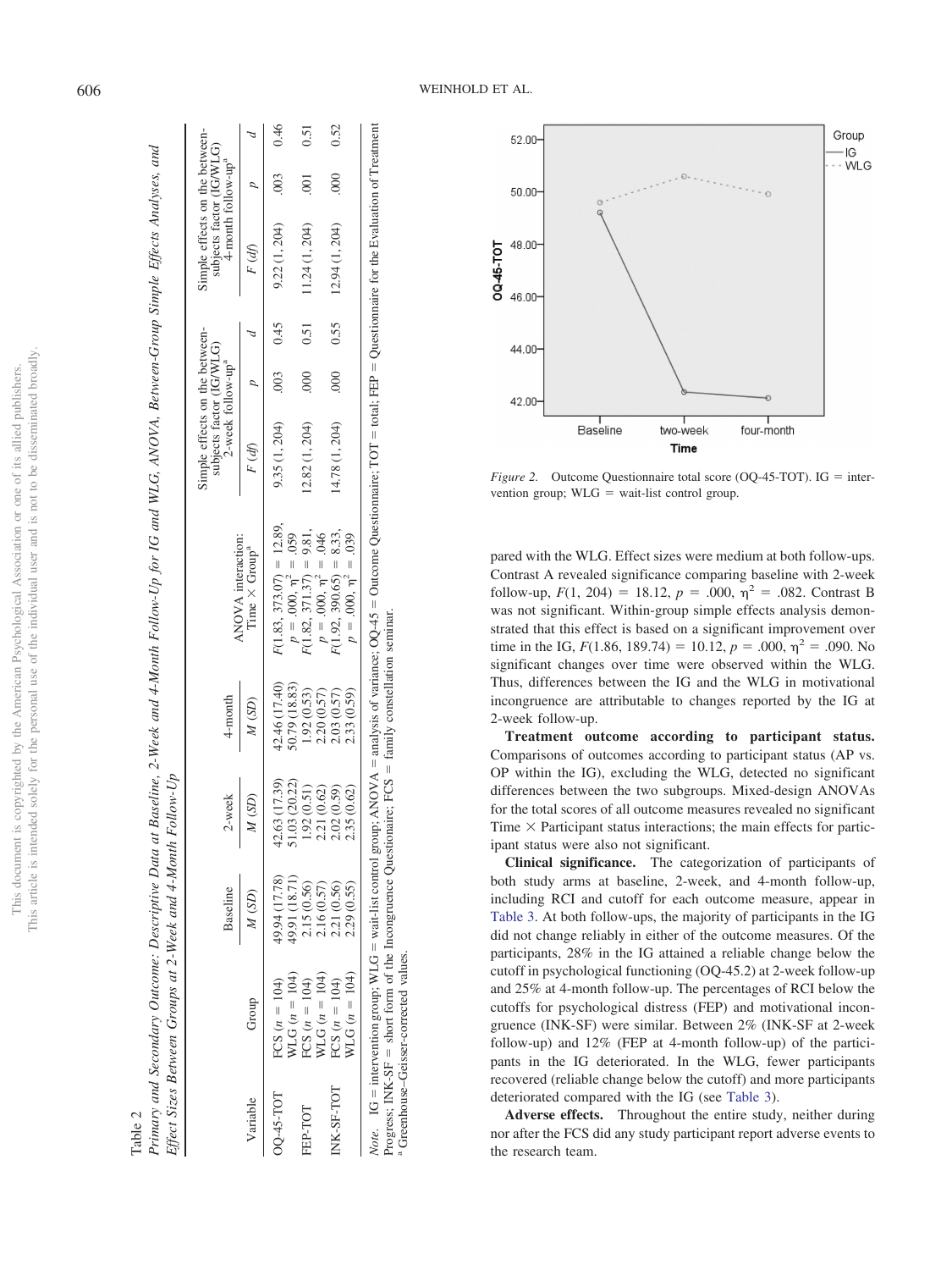<span id="page-6-0"></span>

| Table 3                                                                      |  |  |  |  |
|------------------------------------------------------------------------------|--|--|--|--|
| Primary and Secondary Outcomes: Clinically Significant Change for IG and WLG |  |  |  |  |

| Variable          | Outcome       | $\boldsymbol{n}$ | Below cutoff<br>$n(\%)$ | Recovered<br>$n(\%)$ | Improved<br>$n(\%)$ | Unchanged<br>$n(\%)$ | Deteriorated<br>$n(\%)$ |
|-------------------|---------------|------------------|-------------------------|----------------------|---------------------|----------------------|-------------------------|
| IG                |               |                  |                         |                      |                     |                      |                         |
| <b>Baseline</b>   | OQ-45         | 104              | 77(74)                  |                      |                     |                      |                         |
|                   | <b>FEP</b>    | 104              | 74 (71)                 |                      |                     |                      |                         |
|                   | <b>INK-SF</b> | 104              | 64(62)                  |                      |                     |                      |                         |
| 2-week follow-up  | OQ-45         | 104              |                         | 29(28)               | 0(0)                | 72 (69)              | 3(3)                    |
|                   | <b>FEP</b>    | 104              |                         | 29(28)               | 1(1)                | 68 (65)              | 6(6)                    |
|                   | <b>INK-SF</b> | 104              |                         | 25(24)               | 1(1)                | 76 (73)              | 2(2)                    |
| 4-month follow-up | OQ-45         | 104              |                         | 26(25)               | 1(1)                | 73 (70)              | 4(4)                    |
|                   | <b>FEP</b>    | 104              |                         | 34(33)               | 3(3)                | 55 (53)              | 12(12)                  |
|                   | <b>INK-SF</b> | 104              |                         | 25(24)               | 2(2)                | 67(64)               | 10(10)                  |
| <b>WLG</b>        |               |                  |                         |                      |                     |                      |                         |
| <b>Baseline</b>   | OQ-45         | 104              | 79 (76)                 |                      |                     |                      |                         |
|                   | <b>FEP</b>    | 104              | 72 (69)                 |                      |                     |                      |                         |
|                   | <b>INK-SF</b> | 104              | 63(61)                  |                      |                     |                      |                         |
| 2-week follow-up  | OQ-45         | 104              |                         | 6(6)                 | 0(0)                | 91 (88)              | 7(7)                    |
|                   | <b>FEP</b>    | 104              |                         | 7(7)                 | 2(2)                | 75 (72)              | 20(19)                  |
|                   | <b>INK-SF</b> | 104              |                         | 2(2)                 | 1(1)                | 93 (89)              | 8(8)                    |
| 4-month follow-up | OQ-45         | 104              |                         | 8(8)                 | 1(1)                | 82 (79)              | 13(13)                  |
|                   | <b>FEP</b>    | 104              |                         | 20(19)               | 1(1)                | 60(58)               | 23(22)                  |
|                   | <b>INK-SF</b> | 104              |                         | 10(10)               | 2(2)                | 78 (75)              | 14(13)                  |

*Note.* IG = intervention group; WLG = wait-list control group; Below cutoff = within functional range; Recovered = reliable change below the cutoff; Improved = reliable change not below the cutoff; Unchanged = no reliable change; Deteriorated = reliable change in a negative direction; OQ-45 Outcome Questionnaire; FEP = Questionnaire for the Evaluation of Treatment Progress; INK-SF = short form of the Incongruence Questionnaire. Reliable change index: OQ-45:  $\pm$ 13.58; FEP:  $\pm$ 0.33; INK-SF:  $\pm$ 0.20; Cutoff: OQ-45: 63.00; FEP: 2.45; INK-SF: 2.40.

#### **Discussion**

In this RCT study, we investigated the efficacy of FCSs with regard to variables of psychological health. Results indicate improvements in psychological functioning following an FCS at 2-week and 4-month follow-ups, compared with a wait-list condition. Exploratory analyses showed reduced psychological distress and reduced motivational incongruence in the IG at both followups. Small to medium effect sizes were demonstrated for the three outcome measures. Effect sizes at 4-month follow-up indicated sustainable effects. Effect sizes in our study were smaller than those achieved with multisession psychotherapy [\(Lambert &](#page-7-22) [Ogles, 2004\)](#page-7-22) or measured in other counseling interventions [\(Mi](#page-8-8)[nami et al., 2009\)](#page-8-8). They do correspond, however, to those of the interpersonal psychoeducational groups often conducted as weekend seminars, for example, MRE [\(Hawkins et al., 2008\)](#page-7-4). Although our outcome measures cover clinical and nonclinical gradations, their specificity for assessing FCSs has its limits. Two other studies that investigated goal attainment [\(Bornhäuser et al., 2013\)](#page-7-23) and experience in personal social systems [\(Hunger, Bornhäuser,](#page-7-24) [Link, Schweitzer, & Weinhold, 2013\)](#page-7-24) yielded higher effect sizes than the outcome measures reported here.

The clinical significance of our results should be interpreted modestly. The mean change for psychological functioning in the IG was smaller than the RCI of the OQ-45.2. Although the majority of study participants in the IG did not change reliably at 2-week and 4-month follow-ups, given that the majority of them were in the functional range at baseline, the proportions of clinically significant change in our study are comparable to those reported in the literature (e.g., [Lambert & Ogles, 2004\)](#page-7-22). Results regarding clinical significance were consistently better in the IG than in the WLG at both follow-up assessment points, supporting the efficacy of FCSs. However, few participants in the IG deteriorated at both follow-ups. We hypothesize that such deterioration may be attributed to the fact that FCSs are experientially intense single-session interventions, which are not integrated into an ongoing counseling process.

APs and OPs within the IG did not differ in treatment outcomes. There may be group factors from which both subgroups benefit equally (cohesion, group climate, alliance, empathy; [Johnson, Bur](#page-7-25)[lingame, Olsen, Davies, & Gleave, 2005\)](#page-7-25). During all FCSs, we observed the development of a positive group climate and strong cohesion forming between all group members. OPs experienced many FCs with strong emotional and existential issues, which led to a high degree of empathy. By serving as stand-ins, they vicariously experienced symbolized family dynamics. The two experienced study facilitators managed to establish high-quality working relationships and alliances with all group members. Thus, the difference between "active" and "observing" participants may be much less important than we expected.

The major strength of this study is that it is the first RCT to investigate the efficacy of FCSs relating to psychological functioning. We successfully implemented FCSs as conducted in naturalistic settings. The participants' voluntary choice of status (AP or OP), adherence to the prevailing procedures of typical FCSs, and the absence of research-triggered disturbances contributed to the external validity. Interventions were performed with excellent treatment integrity. The attrition rate was very low. No study participants dropped out of the study before completion, and 92.8% of them were included in per-protocol analyses.

Our study has some limitations: We used a wait-list control design instead of an appropriate control group treatment [\(Rifkin,](#page-8-9) [2007\)](#page-8-9). Although effect sizes were stable after 4 months, changes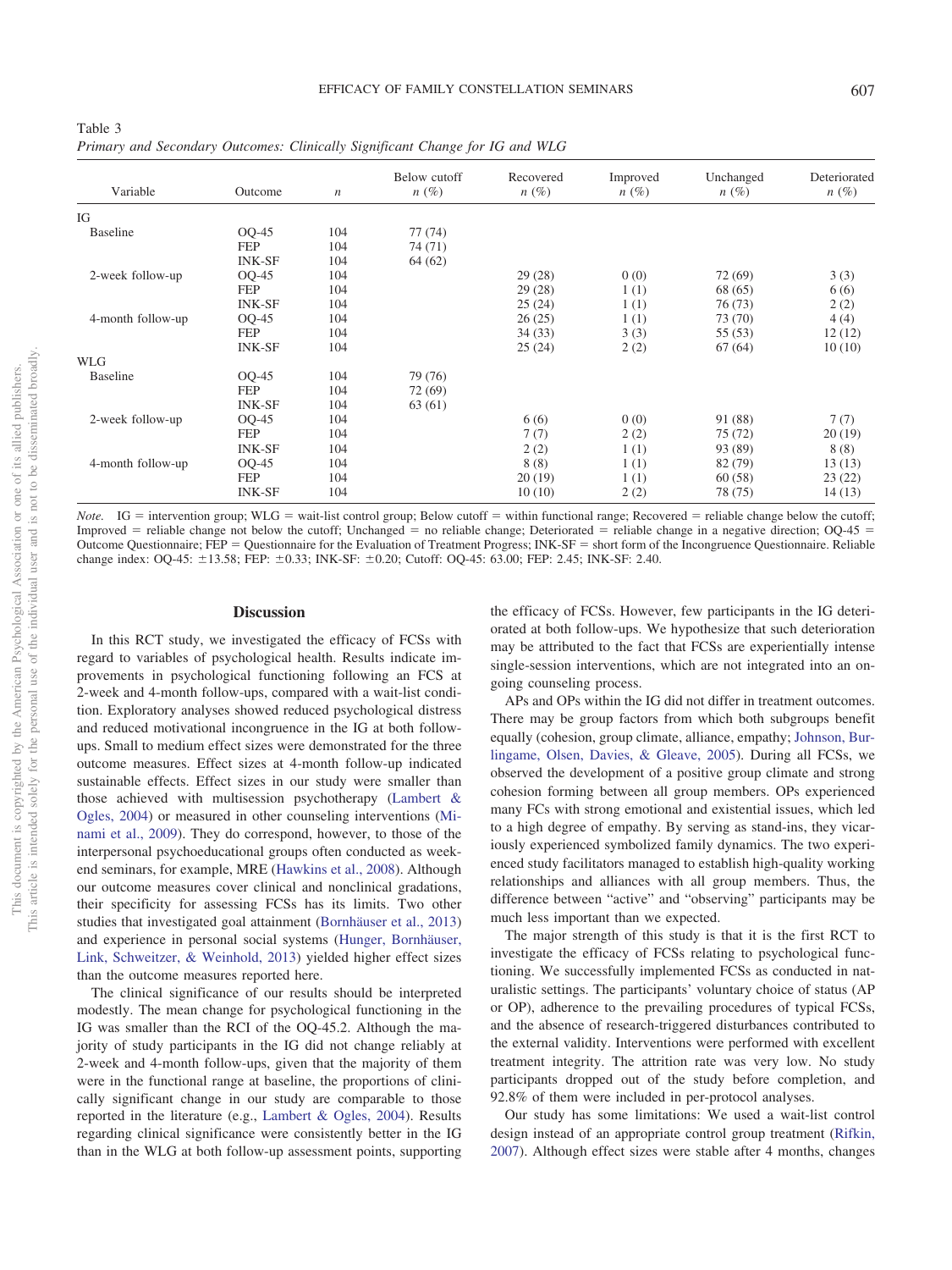<span id="page-7-22"></span>within the IG cannot be attributed to specific characteristics of the intervention. Future studies should compare FCSs with other family-related interventions (e.g., multifamily counseling or psychodrama seminars). Due to the brevity of the intervention and the small effect sizes found, FCs should be examined as an add-on to established and more extensive interventions (e.g., family counseling) to detect specific effects of the method.

The self-selected sample also limits generalizability. Study participants responded to advertisements and were mainly female, well-educated, employed (often in helping professions), and had previous experience with FCSs. Because the informed consent stated that FCSs may contribute to the improvement of psychological health, treatment expectations may have arisen. Provided that participants were attracted to our study because of their previous experience with FCSs, positive expectations about the intervention may have influenced results. Helping professionals may generally be predisposed to experience positive effects of FCSs. Finally, it would have been preferable to ensure a balanced gender ratio. We selected only two study facilitators: Their longterm experience and expertise in conducting FCSs also limits generalizability. Their allegiance to the treatment, a factor known to contribute to the outcome regardless of the specific intervention [\(Leykin & DeRubeis, 2009\)](#page-8-10), was high. Therefore, our results can be attributed in part to facilitator allegiance. In future studies, a broader range of facilitators with various professional backgrounds and degrees of FCS experience should be used. Although investigators were not proponents of the FC approach, five of the seven authors are systemic psychotherapists; thus, their presence as researchers in the FCSs could also have influenced the group processes and the outcomes. Finally, the lack of a standardized diagnostic procedure may be considered a shortcoming. Future research should replicate our results with clinical populations.

We boldly conclude that our results point to a potentially positive impact of FCSs regarding psychological health. Despite the limitations of this first RCT, the results encourage further evaluations with refined study designs.

#### **References**

- <span id="page-7-21"></span>Bauer, S., Lambert, M. J., & Nielsen, S. L. (2004). Clinical significance methods: A comparison of statistical techniques. *Journal of Personality Assessment, 82,* 60–70. [doi:10.1207/s15327752jpa8201\\_11](http://dx.doi.org/10.1207/s15327752jpa8201_11)
- <span id="page-7-23"></span>Bornhäuser, A., Hunger, C., Link, L., Wolff, E., Schweitzer, J., & Weinhold, J. (2013). *Randomized controlled trial on Family Constellation Seminars: Findings on goal content, goal incidence, and goal attainment*. Manuscript submitted for publication.
- <span id="page-7-2"></span>Boszormenyi-Nagy, I., & Spark, G. (1973). *Invisible loyalties: Reciprocity in intergenerational family therapy*. New York, NY: Harper & Row.
- <span id="page-7-1"></span>Cohen, D. B. (2006). "Family constellations": An innovative systemic phenomenological group process from Germany. *Family Journal, 14,* 226–233. [doi:10.1177/1066480706287279](http://dx.doi.org/10.1177/1066480706287279)
- <span id="page-7-19"></span>Cohen, J. (1988). *Statistical power analysis for the behavioral sciences*. Hillsdale, NJ: Erlbaum.
- <span id="page-7-11"></span>Cohen, J. (1992). A power primer. *Psychological Bulletin, 112,* 155–159. [doi:10.1037/0033-2909.112.1.155](http://dx.doi.org/10.1037/0033-2909.112.1.155)
- <span id="page-7-0"></span>Corey, G. (2012). *Theory and practice of group counseling* (8th ed.). Monterey, CA: Brooks/Cole.
- <span id="page-7-5"></span>DeLucia-Waack, J. L., & Kalodner, C. R. (2005). Contemporary issues in group practice. In S. A. Wheelan (Ed.), *The handbook of group research and practice* (pp. 65–84). Thousand Oaks, CA: Sage. [doi:10.4135/](http://dx.doi.org/10.4135/9781412990165.d6) [9781412990165.d6](http://dx.doi.org/10.4135/9781412990165.d6)
- <span id="page-7-3"></span>Duhl, F., Kantor, D., & Duhl, B. (1973). Learning, space and action. A primer of family sculpture. In D. Bloch (Ed.), *Techniques of family psychotherapy* (pp. 47–63). New York, NY: Grune & Stratton.
- <span id="page-7-10"></span>Faul, F., Erdfelder, E., Buchner, A., & Lang, A.-G. (2009). Statistical power analyses using G Power 3.1: Tests for correlation and regression analyses. *Behavior Research Methods, 41,* 1149–1160. [doi:10.3758/](http://dx.doi.org/10.3758/BRM.41.4.1149) [BRM.41.4.1149](http://dx.doi.org/10.3758/BRM.41.4.1149)
- <span id="page-7-9"></span>Grosse Holtforth, M., & Grawe, K. (2003). The incongruence questionnaire (INK). An instrument for the analysis of motivational incongruence. *Zeitschrift für Klinische Psychologie und Psychotherapie: Forschung und Praxis, 32,* 315–323. [doi:10.1026//1616-3443.32.4.315](http://dx.doi.org/10.1026//1616-3443.32.4.315)
- <span id="page-7-15"></span>Grosse Holtforth, M., Grawe, K., & Tamcan, Ö. (2004). *Inkongruenzfragebogen: INK* [Incongruence Questionnaire: INK]. Göttingen, Germany: Hogrefe.
- <span id="page-7-7"></span>Haas, W. (2009). *Das Hellinger-Virus. Zu Risiken und Nebenwirkungen von Aufstellungen* [The Hellinger-Virus. About risks and side effects of Systemic Constellations] (Vol. 2). Kröning, Germany: Asanger Verlag.
- <span id="page-7-14"></span>Haug, S., Puschner, B., Lambert, M. J., & Kordy, H. (2004). Assessment of change in psychotherapy with the German version of the Outcome Questionnaire (OQ-45.2). *Zeitschrift für Differentielle und Diagnostische Psychologie, 25,* 141–151. [doi:10.1024/0170-1789.25.3.141](http://dx.doi.org/10.1024/0170-1789.25.3.141)
- <span id="page-7-4"></span>Hawkins, A. J., Blanchard, V. L., Baldwin, S. A., & Fawcett, E. B. (2008). Does marriage and relationship education work? A meta-analytic study. *Journal of Consulting and Clinical Psychology, 76*(5), 723–734. [doi:](http://dx.doi.org/10.1037/a0012584) [10.1037/a0012584](http://dx.doi.org/10.1037/a0012584)
- <span id="page-7-6"></span>Höppner, G. (2001). *Heilt Demut - wo Schicksal wirkt? Evaluationsstudie zu Effekten des Familien-Stellens nach Bert Hellinger* [Does humility restore where destiny operates? Evaluation study on the effects of Family Constellations by Bert Hellinger]. München, Germany: Profil-Verlag.
- <span id="page-7-18"></span>Howell, D. C. (2002). *Statistical methods for psychology* (5th ed.). Pacific Grove, CA: Duxbury Thomson Learning.
- <span id="page-7-24"></span>Hunger, C., Bornhäuser, A., Link, L., Schweitzer, J., & Weinhold, J. (2013). *Improving experience in personal social systems through family constellation seminars: Results of a randomized controlled trial*. Manuscript submitted for publication.
- <span id="page-7-16"></span>Ioannidis, J. P. A., Evans, S. J. W., Gøtzsche, P. C., O'Neill, R. T., Altman, D. G., Schulz, K., & Moher, D. (2004). Better reporting of harms in randomized trials: An extension of the CONSORT statement. *Annals of Internal Medicine, 141,* 781–788. [doi:10.7326/0003-4819-141-10-](http://dx.doi.org/10.7326/0003-4819-141-10-200411160-00009) [200411160-00009](http://dx.doi.org/10.7326/0003-4819-141-10-200411160-00009)
- <span id="page-7-20"></span>Jacobson, N. S., & Truax, P. (1991). Clinical significance: A statistical approach to defining meaningful change in psychotherapy research. *Journal of Consulting and Clinical Psychology, 59,* 12–19. [doi:10.1037/](http://dx.doi.org/10.1037/0022-006X.59.1.12) [0022-006X.59.1.12](http://dx.doi.org/10.1037/0022-006X.59.1.12)
- <span id="page-7-25"></span>Johnson, J. E., Burlingame, G. M., Olsen, J. A., Davies, D. R., & Gleave, R. L. (2005). Group climate, cohesion, alliance, and empathy in group psychotherapy: Multilevel structural equation models. *Journal of Counseling Psychology, 52,* 310–321. [doi:10.1037/0022-0167.52.3.310](http://dx.doi.org/10.1037/0022-0167.52.3.310)
- <span id="page-7-17"></span>Kreft, I., & de Leeuw, J. (1998). *Introducing multivlevel modeling*. Thousand Oaks, CA: Sage.
- <span id="page-7-12"></span>Lambert, M. J., Hannöver, W., Nisslmüller, K., Richard, M., & Kordy, H. (2002). Questionnaire on the results of psychotherapy: Reliability and validity of the German translation of the Outcome Questionnaire 45.2. *Zeitschrift für Klinische Psychologie und Psychotherapie: Forschung und Praxis, 31,* 40–46. [doi:10.1026//1616-3443.31.1.40](http://dx.doi.org/10.1026//1616-3443.31.1.40)
- <span id="page-7-8"></span>Lambert, M. J., Hill, C. E., Bergin, A. E., & Garfield, S. L. (1994). Assessing psychotherapy outcomes and processes. In A. E. Bergin & S. L. Garfield (Eds.), *Handbook of psychotherapy and behavior change* (4th ed., pp. 72–113). Oxford, England: Wiley.
- <span id="page-7-13"></span>Lambert, M. J., Morton, J. J., Hatfield, D., Harmon, S. C., Hamilton, S., Reid, R. C.,... Burlingame, G. B. (2004). *Administration and scoring manual for the OQ-45.2 (Outcome Questionnaire)* [Manual]. Orem, UT: American Professional Credentialing Services.